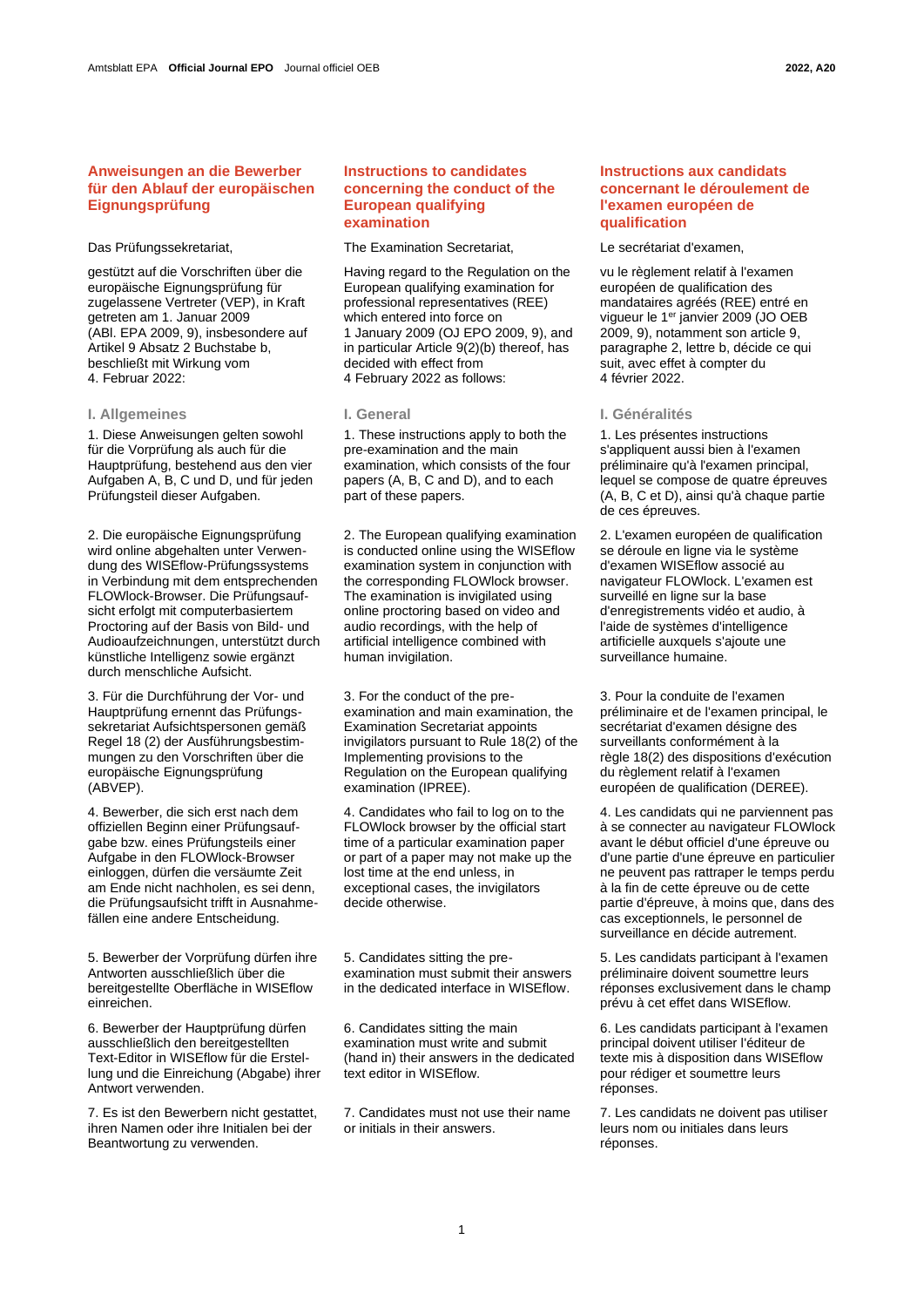8. Bewerber, die sich über die Durchführung der Vorprüfung oder der Hauptprüfung beschweren wollen, können dies spätestens innerhalb des Tages der entsprechenden Prüfungsaufgabe tun, indem sie eine schriftliche Darlegung des Sachverhalts per E-Mail an das Prüfungssekretariat (helpdesk@eqe.org*)* senden und ihren vollständigen Namen sowie die EEPReg-Nummer angeben.

1. Die Prüfung kann an einem vom Bewerber frei wählbaren, geeigneten Ort abgelegt werden.

2. Der Raum muss in Bezug auf Lichtverhältnisse, Temperatur und Geräuschkulisse für eine Prüfung geeignet sein. Die Türen müssen während der Prüfung geschlossen sein. Die Bewerber müssen sich alleine in dem Raum befinden. Während der Prüfung darf sonst niemand in dem Raum sein oder den Raum betreten.

3. Durchsichtige Wände oder Türen, durch die eine andere Person den Bildschirm des Bewerbers sehen könnte, müssen bedeckt sein. Fenster, Spiegel und reflektierende oder glänzende Oberflächen oder Teile davon, die sich hinter dem Bewerber (also dem Bildschirm gegenüber) befinden, sind ebenfalls zu verdecken.

4. Hinter dem Bewerber darf sich keine Lichtquelle befinden, die auf die Kamera ausgerichtet ist, damit sichergestellt ist, dass das Bild klar ist. Im Bildhintergrund des Bewerbers dürfen sich keine Porträtbilder befinden, bei denen Gesichter für die Kamera sichtbar sind.

5. Radiohören sowie das Abspielen anderer Arten von Geräuschen oder Musik sind nicht gestattet.

6. Essen, Getränke und Medikamente sind ebenso gestattet wie standardmäßiges, nicht elektrisches und nicht elektronisches Schreibtischzubehör (Notizpapier, Stifte usw.).

7. Die Bewerber dürfen alle Printmaterialien wie z. B. Bücher und Unterlagen nutzen, die sie für die Beantwortung der Prüfungsaufgaben als nützlich erachten.

8. Candidates wishing to lodge a complaint concerning the conduct of the pre-examination or the main examination can do so at the latest by the end of the day on which the examination takes place by sending an email with a written statement of the facts to the Examination Secretariat (helpdesk@eqe.org) and stating their full name and EQEReg number.

1. The examination may be taken at any suitable location chosen by the candidate.

2. The room must be suitable for an examination in terms of light, temperature and noise. The room's doors must remain closed during the examination. Candidates must be alone in the room. No other person is allowed to be in or enter the room during the examination

3. Any see-through wall or door in the room through which another person might be able to see the candidate's screen must be covered. Any window, mirror or other shiny or glossy surface or parts of these which are located behind the candidate (i.e. facing the screen) must also be covered.

4. There must not be any light source pointed at the camera from behind the candidate to ensure that the image is clean. Likewise, the background behind the candidate must not contain any portraits with faces visible to the camera.

5. Listening to the radio or playing any other sound or music is not allowed.

6. Candidates are allowed food, drinks and medication as well as standard, non-electric/non-electronic desk accessories (notepaper, pens, pencils, etc.).

7. Candidates may use any printed materials, e.g. books, and any documents they consider useful for answering the examination papers.

8. Les candidats souhaitant déposer une réclamation relative à la conduite de l'examen préliminaire ou de l'examen principal doivent le faire au plus tard à la fin de la journée où se déroule l'examen, en envoyant un courrier électronique accompagné d'une déclaration écrite des faits au secrétariat d'examen (helpdesk@eqe.org) et en indiquant leur nom complet et leur identifiant EEQReg.

### **II. Prüfungsumgebung II. Examination environment II. Environnement d'examen**

1. L'examen peut avoir lieu à n'importe quel endroit approprié, choisi par les candidats.

2. La pièce doit être adaptée à un examen en termes de luminosité, de température et de bruit. Les portes de la pièce doivent rester fermées pendant l'examen. Les candidats doivent être seuls dans la pièce. Aucune autre personne n'est autorisée à se tenir ou à entrer dans la pièce pendant l'examen.

3. Toute cloison ou porte transparente par laquelle une autre personne pourrait voir l'écran des candidats doit être masquée. Toute fenêtre, tout miroir ou toute autre surface brillante ou laquée ou toutes parties les constituant, situés derrière les candidats (c'est-à-dire face à l'écran) doivent être également masqués.

4. Pour garantir une image nette, aucune source lumineuse située derrière les candidats ne doit être dirigée vers la caméra. De même, le fond derrière les candidats ne doit pas contenir de portraits avec des visages visibles à la caméra.

5. Il est interdit d'écouter la radio ou tout autre son ou toute musique.

6. Les candidats peuvent avoir avec eux de la nourriture, des boissons et des médicaments ainsi que des accessoires de bureau standard non électriques / non électroniques (papier de brouillon, stylos, crayons, etc.).

7. Les candidats peuvent utiliser des objets imprimés, par exemple des livres et tout document qu'ils jugent utiles pour répondre aux épreuves.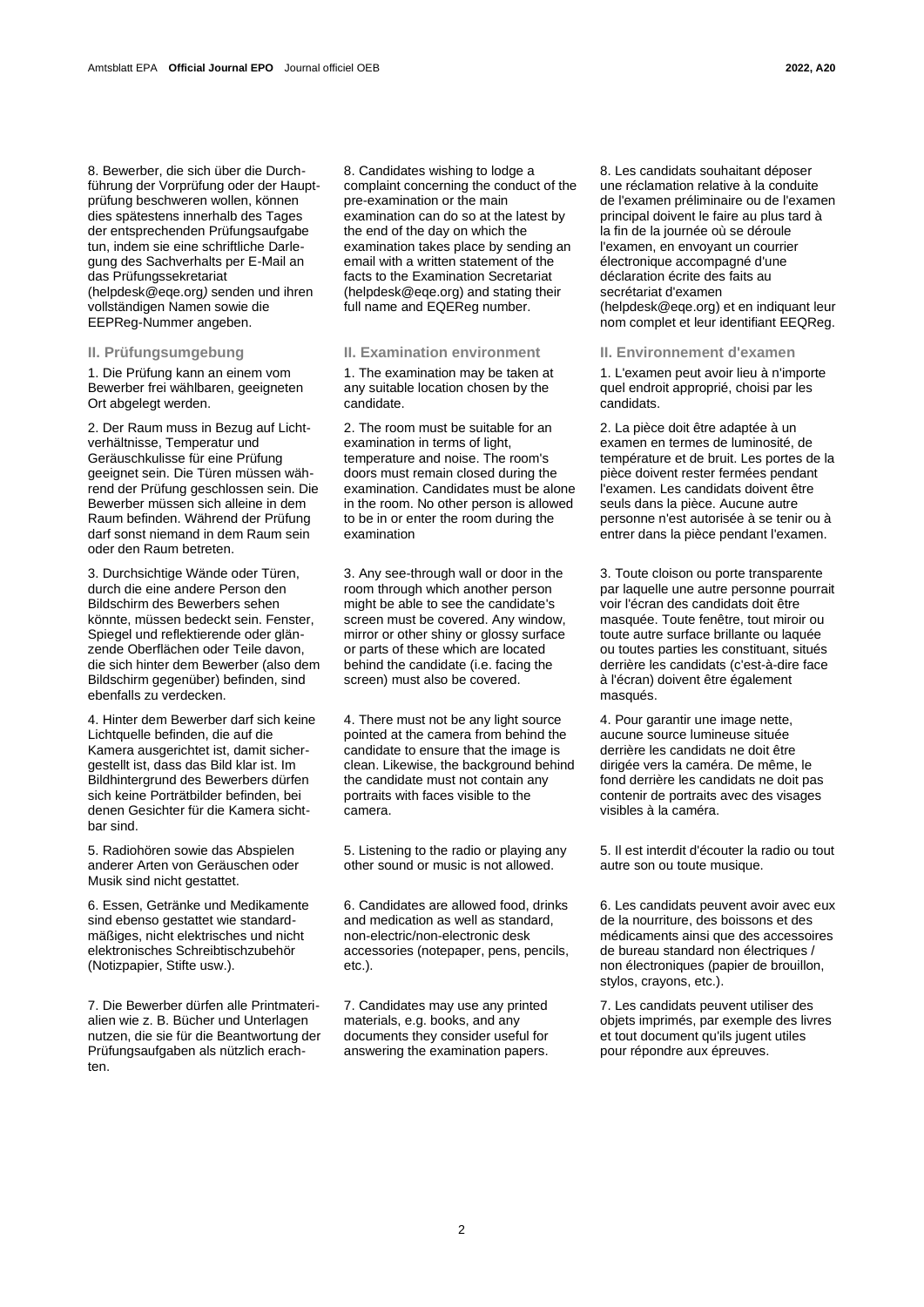### **III. Technische Voraussetzungen III. Technical requirements III. Exigences techniques**

1. Um die Prüfung ablegen zu können, benötigen die Bewerber die erforderliche technische Ausrüstung, wie in der WISEflow-Dokumentation auf der WISEflow-Webseite beschrieben. Die Bewerber sollten die WISEflow-Empfehlungen zur Konfigurierung ihrer Umgebung befolgen (*epowiseflow.ladesk.com/772936- Lockdown-computerrecommendations)*. Die Verwendung von iPads für die EEP ist nicht zulässig.

2. Die Bewerber sind selbst dafür verantwortlich, dass die Durchführung der EEP und die Überwachung ihres Computers oder Laptops kontinuierlich möglich sind und die Funktionalität des Mikrofons und der Kamera gegeben ist.

3. Die Bewerber sind insbesondere verantwortlich für:

a) die Internetverbindung (a) the internet connection (a) la connexion Internet ;

c) die reibungslose Funktion der Hardund Software

d) die korrekte und stabile Positionierung der externen Kamera, sodass ihr Gesicht während der gesamten Prüfungszeit im Kamerabild erkennbar ist

e) den von ihnen benutzten Computer/Laptop; insbesondere darf der Computer während der Prüfung nicht durch automatische Updates oder andere Programme beeinträchtigt sein

4. Die von den Bewerbern verwendete Hardware muss insbesondere die folgenden Anforderungen erfüllen:

a) Das Mikrofon muss den Ton um den Bewerber herum erfassen und während der ganzen Prüfung angeschlossen und eingeschaltet sein.

b) Die Kamera sollte mittig oberhalb oder unterhalb und maximal 5 cm vom Rahmen des aktiven Bildschirms platziert sein. Die Kamera ist so auszurichten, dass der Bewerber von vorn im Porträt zu sehen ist, wenn er auf den Bildschirm schaut. Sie darf zu keiner Zeit abgedeckt werden.

c) Die Audioeinstellungen des Lautsprechers sind so anzupassen, dass Geräusche des Internet-Browsers hörbare Lautstärke haben.

1. To sit the examination, candidates require the necessary technical equipment as set out in the WISEflow documentation available on the WISEflow website. Candidates should follow the WISEflow recommendations for configuring their environment (*epowiseflow.ladesk.com/772936- Lockdown-computerrecommendations)*. The use of iPads for the EQE is not allowed.

2. Candidates are responsible for ensuring that the EQE can be sat in full, that their computer or laptop can be monitored at all times and that their microphone and camera are fully functional.

3. Specifically, candidates are responsible for:

(c) the proper functioning of hardware and software

(d) the correct, stable positioning of the external camera to ensure their face is visible in the camera image throughout the examination

(e) the computer/laptop they are using (in particular, the computer should not be disrupted by automatic updates or other programs during the examination)

4. The hardware used by candidates must comply in particular with the following requirements:

(a) The microphone must capture the sound around the candidate and must be connected and active throughout the examination.

(b) The camera should be positioned centred above or below the frame of the active screen, but not more than 5 cm away from it. The camera is to be oriented to show a frontal portrait image of the candidate when looking at the screen. It must not be covered at any time.

(c) Speaker audio settings must be adjusted to pick up sounds from the internet browser at audible volume levels.

1. Pour pouvoir passer l'examen, les candidats doivent disposer de l'équipement technique nécessaire, tel que décrit dans la documentation WISEflow disponible sur le site Internet WISEflow. Les candidats doivent suivre les recommandations WISEflow pour configurer leur environnement *(epowiseflow.ladesk.com/772936- Lockdown-computerrecommendations)*. L'utilisation d'iPads n'est pas autorisée pour l'EEQ.

2. Il incombe aux candidats de veiller à ce que la conduite de l'EEQ et la surveillance de leur ordinateur de bureau ou de leur ordinateur portable soient possibles de manière continue, et à ce que leur microphone et leur caméra fonctionnent.

3. Les candidats sont en particulier responsables des éléments suivants :

b) die Stromversorgung (b) the power supply (b) l'alimentation électrique ;

(c) le bon fonctionnement du matériel et des logiciels ;

(d) le positionnement correct et stable de la caméra externe, afin que les candidats soient reconnaissables sur l'image de la caméra pendant toute la durée de l'examen ;

(e) l'ordinateur de bureau ou l'ordinateur portable utilisé (il convient en particulier de veiller à ce que son fonctionnement ne soit pas perturbé pendant l'examen par des mises à jour automatiques ni par d'autres programmes).

4. Le matériel utilisé par les candidats doit répondre en particulier aux exigences suivantes :

(a) le microphone doit capter le son autour des candidats et il doit être connecté et actif tout au long de l'examen ;

(b) la caméra doit être centrée et placée à 5 cm au maximum au-dessus ou audessous du cadre de l'écran actif ; elle doit être orientée de manière à montrer une image en portrait frontal des candidats lorsqu'ils regardent l'écran ; elle ne doit jamais être masquée ;

(c) les paramètres audio de l'orateur doivent être réglés de manière à ce que l'on puisse capter les sons émis par le navigateur Internet à des niveaux de volume audibles.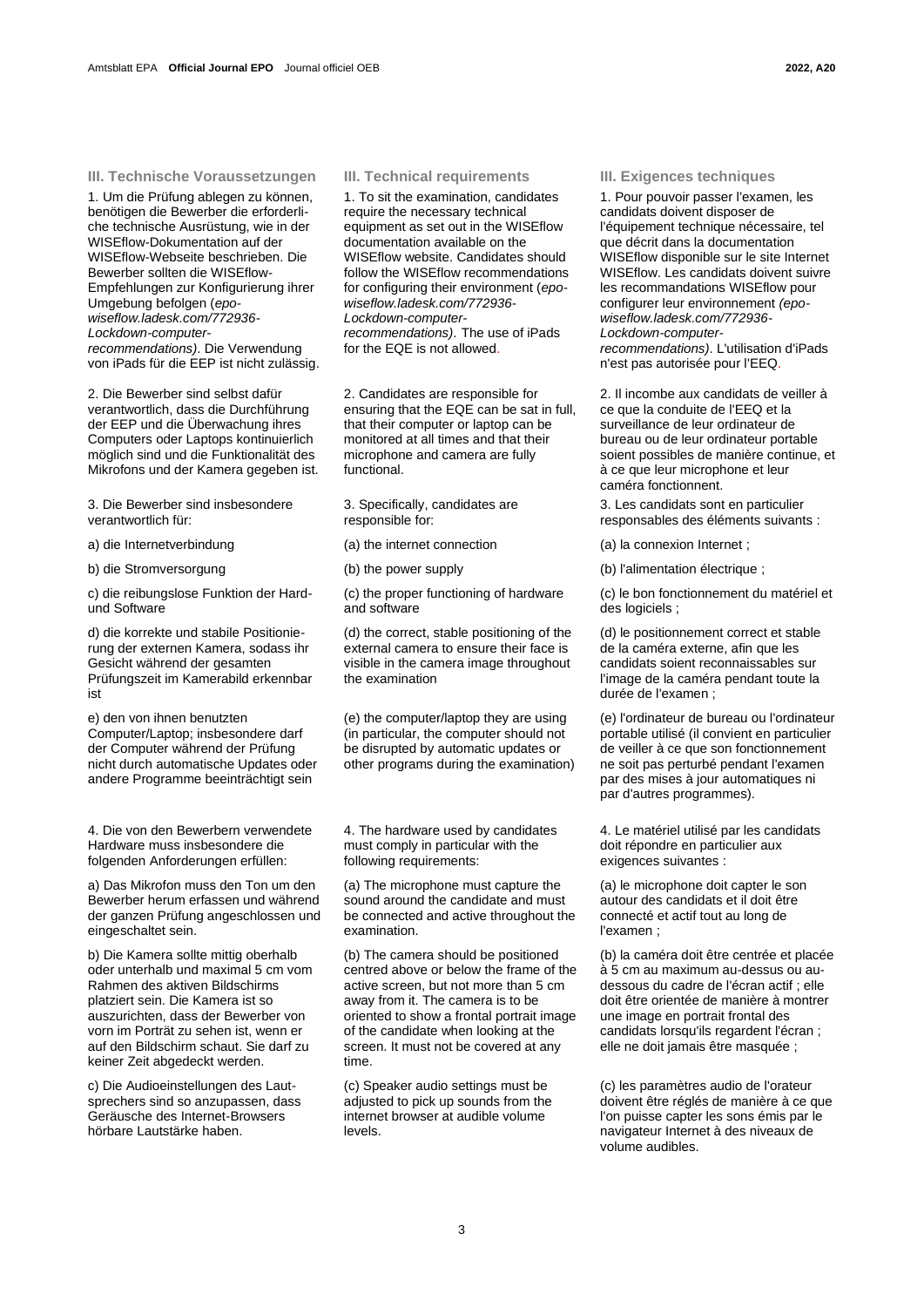5. Die Bewerber dürfen im FLOWlock-Browser keine Tastaturkürzel (Alt+Tab, Ctrl+P oder ähnliches), Tastenkombinationen und Touchpad-Eingaben verwenden außer den nachfolgend erwähnten. Die Verwendung von Tastaturkürzeln wird als nicht autorisierte Aktion gewertet und führt dazu, dass der FLOWlock-Browser Ihre Prüfung beendet.

Folgende Windows Tastaturkürzel sind erlaubt:

Ctrl+C, Ctrl+V, Ctrl+Shift+V, Ctrl+F (und die entsprechenden Mac-Tastaturkürzel).

**IV. Vorbereitung und Beginn der Prüfung**

1. Die Bewerber müssen ihr Nutzerprofil in WISEflow aktivieren und dürfen ihre personenbezogenen Daten, d. h. Namen und E-Mail-Adresse, im WISEflow-Profil nicht ändern.

2. Die Bewerber müssen sicherstellen, dass sie die neueste Version der WISEflow-Software verwenden. Beim erstmaligen Öffnen eines Flows müssen die Bewerber die Installation des FLOWlock-Browsers überprüfen und, falls erforderlich, durch Anklicken der Schaltfläche Anleitung zum FLOWlock-Browser auf der Flow-Informationsseite die neueste Version herunterladen und installieren bzw. aktualisieren. Die WISEflow-Software muss mindestens einmal vor dem ersten Flow am Prüfungstag überprüft werden, auch wenn dies an einem Vortag bereits geschehen ist.

3. Der FLOWlock-Browser ist die einzige Software, die während der EEP auf dem Computer der Bewerber laufen darf. Die Bewerber müssen sicherstellen, dass bei ihnen dieselbe Version läuft wie die online auf der WISEflow-Website verfügbare Version, indem sie die Schaltfläche Anleitung zum FLOWlock-Browser anklicken.

4. Die Bewerber sollten auf ihrem Tisch alle Bücher und sonstigen Materialien vorbereiten, die sie benutzen möchten. Sie sollten sich 60 Minuten vor Beginn des ersten Flows an jedem Prüfungstag bei WISEflow anmelden.

5. Wenn Bewerber - soweit möglich - Teile einer Prüfungsaufgabe ausdrucken möchten, müssen sie dies tun, sobald die relevanten Teile verfügbar sind. Um die ausdruckbaren Teile zu sehen, muss die Seite aktualisiert werden, bevor der FLOWlock-Browser gestartet wird.

5. Candidates are not allowed to use shortcuts (Alt+Tab, Ctrl+P or the like), key combinations and touchpad gestures in the FLOWlock browser, except the ones mentioned hereafter. Using shortcuts is seen as an unauthorised action and will cause in the FLOWlock browser to stop your examination.

The following Windows shortcuts are allowed:

Ctrl+C, Ctrl+V, Ctrl+Shift+V, Ctrl+F (and the corresponding Mac shortcuts).

# **IV. Preparation and start of the examination**

1. Candidates must activate their user profile in WISEflow. Candidates are not permitted to edit their personal information, i.e. name and email address, in the WISEflow profile.

2. Candidates must ensure that they are using the latest version of the WISEflow software. When opening any of the flows for the first time, candidates must verify the installation of the FLOWlock browser and, if needed, download and install/update to the latest version by clicking Guide to FLOWlock browser on the flow information page. The WISEflow software must be verified at least once before the first flow on the examination day, even if it was already verified on a previous day.

3. The FLOWlock browser is the only software candidates are allowed to run on their computer during the EQE. Candidates must ensure that they are running the same version as the one that is available online on the WISEflow website by clicking Guide to FLOWlock browser.

4. Candidates should prepare their desk with books and any further material they might want to use. They should log on to WISEflow 60 minutes before the start time of the first flow on each examination day.

5. Where possible, candidates wishing to print any parts of an examination paper must do so as soon as the relevant parts are available. To see the printable parts, candidates must refresh the page before launching the FLOWlock browser.

5. Les candidats ne sont pas autorisés à utiliser les raccourcis clavier (Alt+Tab, Ctrl+P ou similaire), les combinaisons de touches spéciales et les gestes de contrôle de tablettes tactiles dans le navigateur FLOWlock, exception faite de ceux mentionnés ciaprès. L'utilisation de raccourcis clavier est considérée comme une action non autorisée et entraînera l'arrêt de votre examen par le navigateur FLOWlock.

Les raccourcis clavier Windows suivants sont autorisés : Ctrl+C, Ctrl+V, Ctrl+Shift+V, Ctrl+F (et les raccourcis clavier Mac correspondants).

# **IV. Préparation et début de l'examen**

1. Les candidats doivent activer leur profil utilisateur dans WISEflow. Ils ne sont pas autorisés à modifier leurs informations personnelles (nom et adresse de courrier électronique) dans le profil WISEflow.

2. Les candidats doivent s'assurer d'utiliser la dernière version du logiciel WISEflow. Quand ils ouvrent un flux pour la première fois, les candidats doivent vérifier que le navigateur FLOWlock est installé et, si nécessaire, télécharger et installer la dernière version ou mettre à jour leur version en cliquant sur Guide du navigateur FLOWlock sur la page d'information du flux. Le logiciel WISEflow doit être vérifié au moins une fois avant le premier flux le jour de l'examen, même s'il a déjà été vérifié la veille.

3. Le navigateur FLOWlock est le seul logiciel autorisé sur les ordinateurs des candidats pendant l'EEQ. Les candidats doivent s'assurer qu'ils utilisent la même version que celle disponible en ligne sur le site Internet WISEflow, en cliquant sur Guide du navigateur FLOWlock.

4. Les candidats doivent placer sur leur bureau les livres et tout autre document qu'ils pourraient souhaiter utiliser. Chaque jour d'examen, ils doivent se connecter à WISEflow 60 minutes avant l'heure de démarrage du premier flux.

5. Si possible, les candidats souhaitant imprimer des parties quelconques d'une épreuve doivent le faire dès que ces parties sont disponibles. Pour voir les parties imprimables, ils doivent rafraîchir la page avant de lancer le navigateur FLOWlock.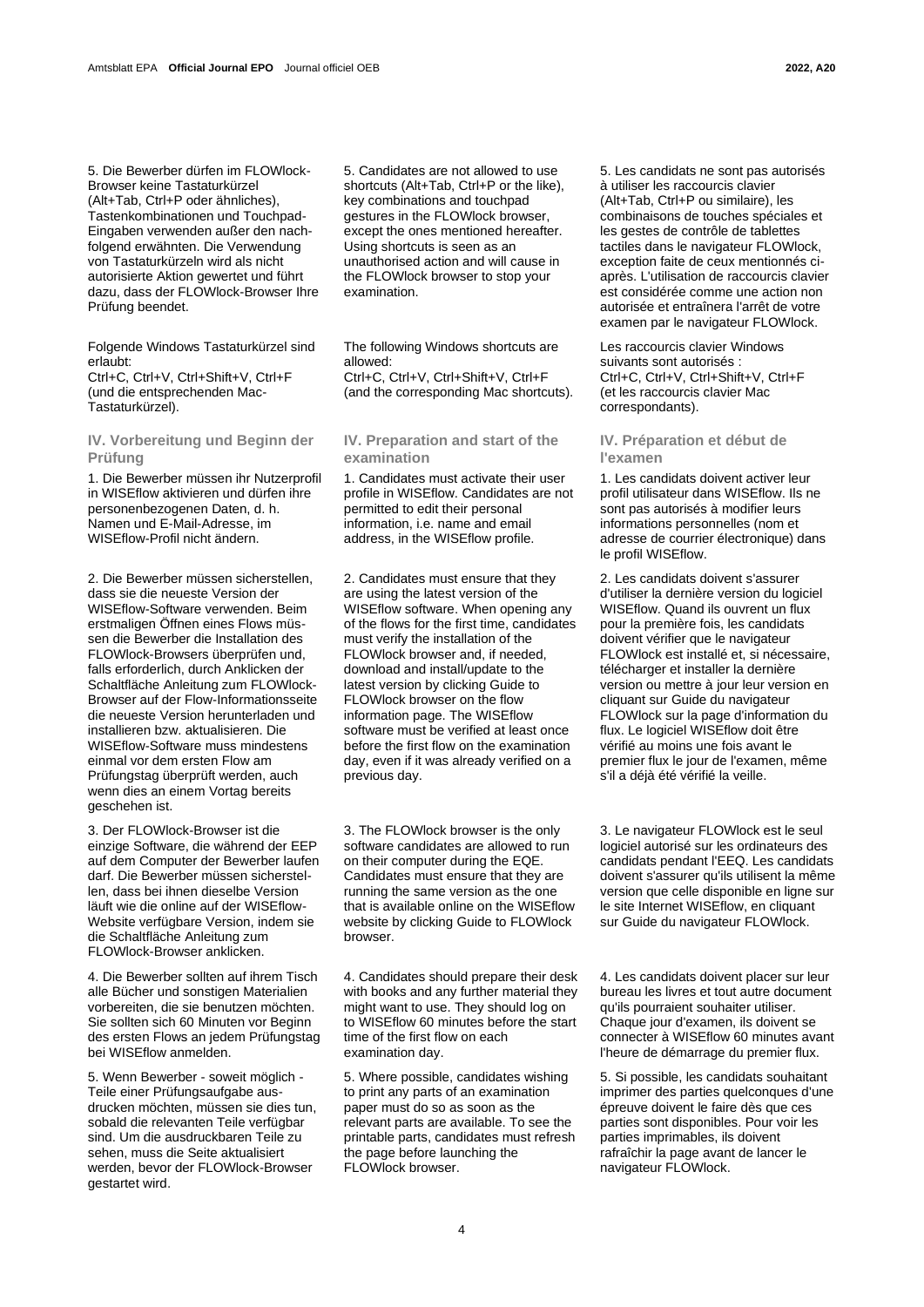6. Die Bewerber müssen einen gültigen amtlichen Lichtbildausweis (Personalausweis oder Reisepass) besitzen und bereithalten. Dieser muss jeden Tag zu Beginn der Prüfungsaufgabe zur Identifizierung des Bewerbers in die Kamera gehalten werden (neben das Gesicht), damit ein Referenzfoto gemacht werden kann. Nach der entsprechenden Aufforderung durch das System muss der Bewerber ein Referenzfoto aufnehmen, auf dem das Gesicht vollständig zu sehen ist. Unabhängig davon können Aufsichtspersonen zu jeder Zeit während einer Prüfung vom Bewerber verlangen, den Personalausweis oder Reisepass in die Kamera zu halten.

7. Die Bewerber werden auch zu einer Audio-Überprüfung aufgefordert, bevor sie Zugang zum Flow erhalten.

8. Unmittelbar nachdem die obigen Schritte absolviert sind, müssen die Bewerber den FLOWlock-Browser starten. Der Start des FLOWlock-Browsers muss spätestens 15 Minuten nach Beginn der Prüfungszeit abgeschlossen sein. Andernfalls ist eine Teilnahme an der EEP nicht möglich.

9. Die Bewerber haben dafür zu sorgen, dass der Arbeitsplatz hell ausgeleuchtet ist und dass sich keine unerlaubten Hilfsmittel (siehe Abschnitt IV Punkt 11 dieser Anweisungen) in Reichweite befinden. Außerdem sind die Bewerber dafür verantwortlich, dass zulässige Hilfsmittel ausschließlich in zulässiger Form verwendet werden.

10. Die Bewerber müssen die Geräte zur Überwachung der Prüfung (Kamera und Mikrofon) während der gesamten Prüfung aktiviert haben.

11. Mit Ausnahme des für die Prüfung erforderlichen Computersystems (PC oder Laptop, Bildschirm, Tastatur, Maus usw.), Routers und Druckers sind keine anderen elektronischen Geräte (z. B. Taschenrechner, Digitaluhren, Tablets, Smartphones und Smartwatches) gestattet, es sei denn, sie wurden vom Prüfungssekretariat ausdrücklich vorab zugelassen. Die Nutzung von Kopfhörern, Headsets oder anderen, nicht elektronischen Vorrichtungen zur Geräuschreduktion wie z. B. Ohrstöpseln ist nicht gestattet.

12. Weiterhin sind die Bewerber dafür verantwortlich, dass während der Prüfung keine Beeinträchtigungen durch Dritte, Haustiere, Lärm o. Ä. erfolgen.

6. Candidates must have a valid official photographic ID (identity card or passport) and keep it within easy reach. For the purpose of verifying their identity, candidates must hold their ID next to their face for a reference photo to be taken each day at the beginning of the examination paper. When prompted by the system, candidates must take a reference photo ensuring that their entire face is visible. In addition, invigilators can ask candidates to hold their identity card or passport up to the camera at any time during an examination.

7. Candidates will also be prompted to perform audio verification before they can access the flow.

8. After completing the above steps, candidates must immediately launch the FLOWlock browser. The FLOWlock browser launch procedure must be completed no later than 15 minutes after the examination start time. Otherwise, candidates will not be able to sit the EQE.

9. Candidates must ensure that their workstation is well lit and that there is no prohibited equipment (see section IV, point 11, of these instructions) within reach. In addition, candidates are responsible for ensuring that any permitted equipment they use is used only in the permitted manner.

10. Candidates must have the examination monitoring equipment (camera and microphone) activated throughout the entire examination.

11. Other than the computer system required for the examination (PC or laptop, monitor, keyboard, mouse, etc.) and routers and printers, no other electronic equipment (calculators, digital watches, tablets, smartphones, smart watches, etc.) are permitted unless expressly authorised in advance by the Examination Secretariat. Candidates may not use headphones, headsets or any other non-electronic noise-cancelling items such as earplugs.

12. Candidates must also ensure that the examination is not disrupted by other people, pets, noise, etc.

6. Les candidats doivent avoir une pièce d'identité avec photographie (carte d'identité ou passeport) en cours de validité, qu'ils gardent à portée de main. À des fins de contrôle d'identité, les candidats doivent présenter leur pièce d'identité à côté du visage pour qu'une photo de référence soit prise chaque jour au début de l'épreuve. Si le système le demande, les candidats doivent prendre une photo de référence en veillant à ce que leur visage soit entièrement visible. Les surveillants peuvent en outre demander aux candidats de présenter leur carte d'identité ou leur passeport à la caméra à tout moment pendant l'examen.

7. Les candidats seront invités aussi à effectuer une vérification audio avant de pouvoir accéder au flux.

8. Une fois les étapes décrites cidessus terminées, les candidats doivent immédiatement lancer le navigateur FLOWlock. La procédure de lancement du navigateur FLOWlock doit prendre fin au plus tard 15 minutes après l'heure de début de l'examen. Dans le cas contraire, les candidats ne pourront pas passer l'EEQ.

9. Les candidats doivent veiller à ce que leur poste de travail soit bien éclairé et qu'il n'y ait pas d'équipement interdit à leur portée (cf. paragraphe IV, point 11, de ces instructions). En outre, il appartient aux candidats de s'assurer de n'utiliser les équipements autorisés que dans les conditions autorisées.

10. L'équipement de surveillance de l'examen (caméra et microphone) doit être actif pendant toute la durée de l'examen.

11. À l'exception du système informatique (ordinateur de bureau ou ordinateur portable, écran, clavier, souris, etc.), des routeurs et des imprimantes nécessaires pour passer l'examen, aucun autre dispositif électronique (calculatrices, montres à affichage numérique, tablettes, smartphones, montres connectées, etc.) n'est admis, sauf autorisation expresse préalable du secrétariat d'examen. L'utilisation d'écouteurs, de casques ou d'autres dispositifs non électroniques d'atténuation du bruit, tels que des bouchons d'oreille, n'est pas autorisée.

12. Les candidats doivent en outre veiller à ce que l'examen ne soit pas perturbé par des tiers, des animaux de compagnie, du bruit, etc.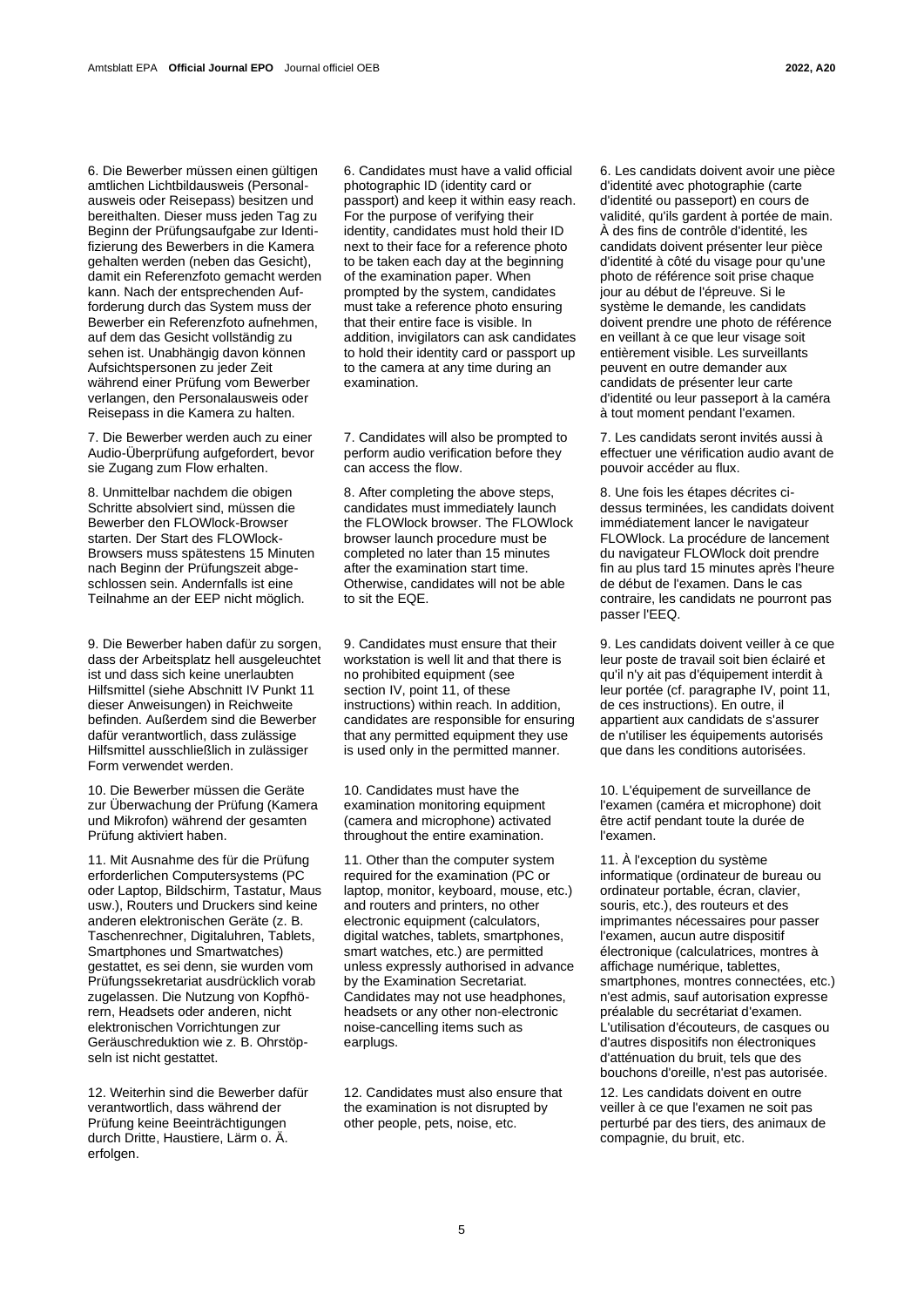1. Die Bewerber müssen alle in WISEflow verlangten Schritte ausführen, sodass eine einwandfreie computerbasierte Überwachung durch die Software gewährleistet ist.

2. Die Kamera- und Mikrofonaktivität wird während der gesamten Prüfung von den Aufsichtspersonen überwacht. Dementsprechend können die Aufsichtspersonen die Prüfungsumgebung der Bewerber immer wieder kontrollieren.

3. Die Identität der Bewerber wird in WISEflow überprüft. Die zu bearbeitenden Prüfungsaufgaben müssen von den Bewerbern eigenständig und ohne fremde Hilfe bearbeitet werden. Sie dürfen ihre Zugangsdaten zu WISEflow nicht an Dritte weitergeben oder Dritten auf irgendeine andere Weise Zugang dazu ermöglichen.

4. Bewerber sollten während der Prüfung nicht sprechen, da dies von der Audioüberwachung erfasst und aufgenommen wird. Die Aufnahmen dieser Überwachung werden zur Prüfung eines möglichen Verstoßes gegen diese Anweisungen herangezogen.

5. Die Bewerber dürfen die Prüfungsfragen weder kopieren noch abfotografieren, noch schriftlich oder mündlich weitergeben.

6. Die Bewerber müssen dem Computer/Laptop bzw. der Kamera zugewandt sein. Gesicht und Ohren müssen klar erkennbar sein und dürfen nicht verdeckt werden, etwa durch Mützen, Tücher, Sonnenbrillen oder Körperteile. Brillen mit hellen Gläsern sind zugelassen, allerdings nur als Sehhilfen.

7. Bewerber dürfen innerhalb der ersten 45 Minuten ab Beginn der Prüfung oder eines Teils davon (Flow) den FLOWlock-Browser nicht schließen, den Raum nicht verlassen und sich vom Kamerafeld nicht entfernen, unabhängig davon, ob sie ihre Antwort einreichen oder die Prüfung beenden wollen.

8. Bewerber dürfen sich während der Prüfung nicht von ihrem Schreibtisch wegbewegen. Sie müssen während der Prüfung im Blickfeld der Kamera sein; ausgenommen sind die genannten Pausen.

1. Candidates must take all steps stipulated in WISEflow to ensure that the software can properly monitor the examination online.

2. Throughout the examination, invigilators will monitor camera and microphone activity. Accordingly, invigilators may perform further checks to inspect the candidates' examination environment.

3. Candidates will have their identity verified in WISEflow. Candidates must work on each examination paper independently with no outside help. They must not share their WISEflow login details with anyone else or otherwise give another person access to them.

4. Candidates should refrain from speaking during the examination since this will be picked up and recorded by the audio monitoring. The recordings will be reviewed to check for any breaches of these instructions.

5. Candidates must not copy or photograph the examination questions or otherwise share them during the examination time in writing or orally.

6. Candidates must be seated facing the computer/laptop/camera. Their face and ears must be clearly discernible and should not be covered by caps, scarves, sunglasses, other body parts, etc. Eyeglasses with clear lenses are permitted but only where used as vision aids.

7. Within the first 45 minutes of the examination or a part (flow) of the examination, candidates must not close the FLOWlock browser, leave the room or leave the camera's field of view, irrespective of whether they wish to submit their answers or end the examination.

8. Candidates should not move away from their desk during the examination; they must remain in the camera's field of view apart from during the specified breaks.

# **V. Prüfungsaufsicht V. Exam invigilation V. Surveillance de l'examen**

1. Les candidats doivent prendre toutes les mesures stipulées dans WISEflow pour garantir que le logiciel surveille correctement l'examen en ligne.

2. L'activité de la caméra et du microphone est contrôlée par le personnel de surveillance tout au long de l'examen. Le personnel de surveillance peut procéder en conséquence à des vérifications supplémentaires de l'environnement d'examen des candidats.

3. L'identité des candidats est vérifiée dans WISEflow. Les candidats doivent passer les épreuves de manière autonome et sans aide extérieure. Ils ne doivent pas communiquer leurs données d'accès à WISEflow à quelqu'un d'autre ni permettre à d'autres personnes d'accéder à ces données d'une quelconque autre manière.

4. Les candidats doivent s'abstenir de parler pendant l'examen, car leurs paroles sont enregistrées par la surveillance audio. Les enregistrements liés à cette surveillance peuvent être consultés afin d'identifier tout manquement aux présentes instructions.

5. Les candidats n'ont le droit ni de copier, ni de photographier, ni de diffuser à l'écrit ou à l'oral les questions d'examen pendant la durée de l'examen.

6. Les candidats doivent être assis face à l'ordinateur de bureau/l'ordinateur portable/la caméra. Leur visage et leurs oreilles doivent être facilement reconnaissables et ne doivent pas être masqués par des casquettes, des écharpes, des lunettes de soleil, d'autres parties du corps, etc. Les lunettes munies de verres transparents sont autorisées mais seulement si elles servent à corriger ou améliorer la vue.

7. Pendant les 45 premières minutes suivant le début de l'examen ou d'une partie de l'examen (flux), les candidats ne doivent ni fermer le navigateur FLOWlock, ni quitter la pièce, ni sortir du champ de vision de la caméra, même s'ils souhaitent soumettre leurs réponses ou terminer l'examen.

8. Les candidats ne sont pas autorisés à se lever de leur place pendant l'examen. Ils doivent rester dans le champ de vision de la caméra sauf pendant les pauses spécifiées.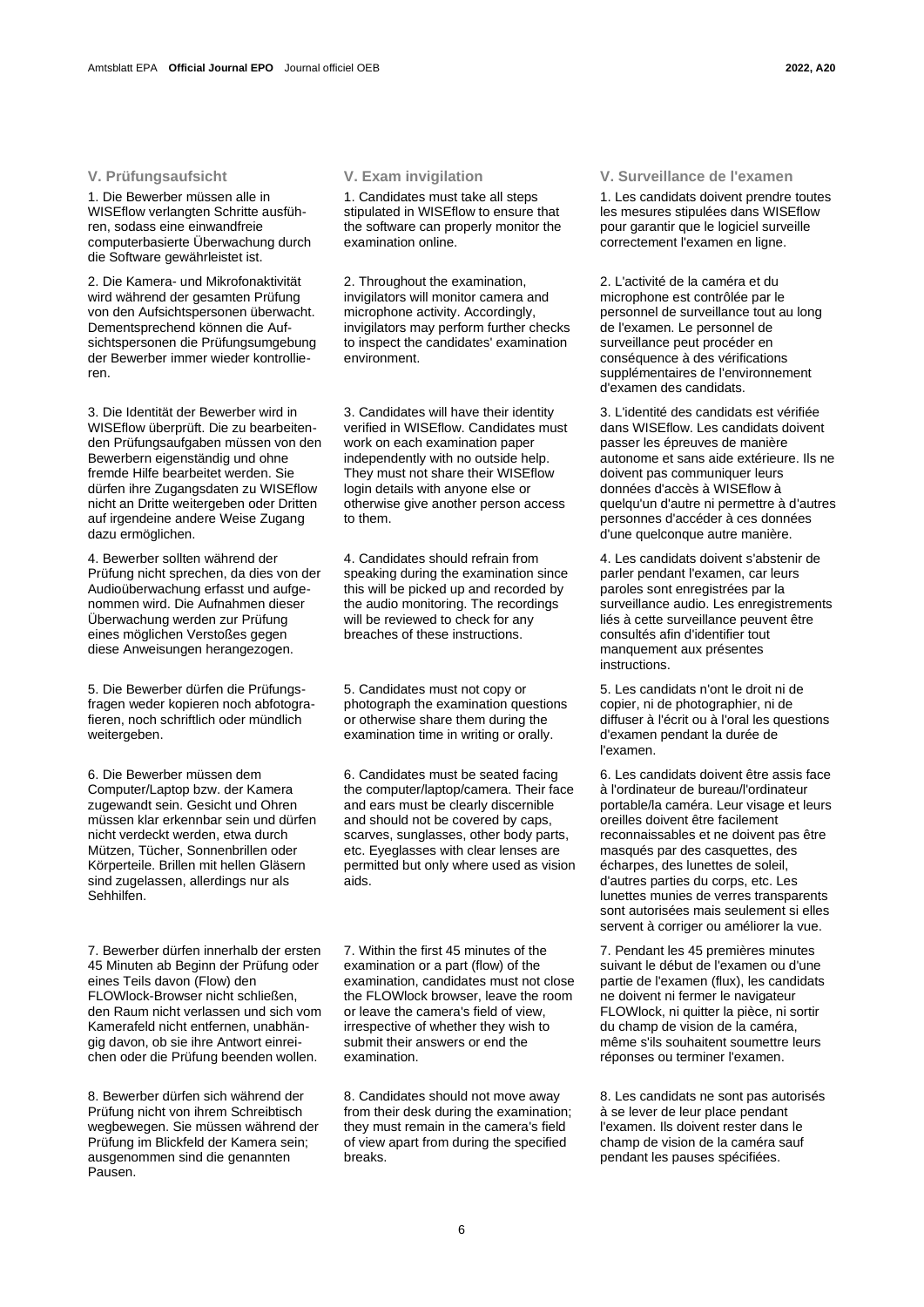a) Eine außerplanmäßige Pause während der Prüfung ist nur wenn zwingend notwendig und nur bei Aufgabe A, Aufgabe B, den beiden Teilen der Aufgabe C und Teil D2 der Aufgabe D möglich, und zwar frühestens 45 Minuten nach dem offiziellen Beginn der Prüfung.

b) Eine außerplanmäßige Pause sollte nicht länger als drei Minuten dauern. Bewerber müssen die Aufsichtsperson über das Chat-Widget informieren, wenn sie eine außerplanmäßige Pause machen sowie wenn sie an ihren Platz zurückkehren. Bewerber müssen jedoch nicht auf eine Genehmigung durch das Aufsichtspersonal warten, bevor sie ihren Platz verlassen. Während einer außerplanmäßigen Pause dürfen Bewerber keine Materialien oder Unterlagen von ihrem Tisch mitnehmen.

c) Während einer außerplanmäßigen Pause wird die Prüfungsuhr nicht angehalten.

9. Um Kontakt mit der Aufsichtsperson aufzunehmen, müssen die Bewerber das integrierte Chat-Widget verwenden, das unten rechts angezeigt wird, sobald sie in der FLOWlock-Umgebung sind. Die Aufsichtsperson kann über dieses Chat-Widget auch die Bewerber kontaktieren. Das Chat-Widget befindet sich auf der ersten Registerkarte (Editor-Registerkarte) und bleibt aktiv, wenn die Bewerber zu einer anderen Registerkarte wechseln.

10. Fragen zum Inhalt der Prüfungsaufgabe bzw. deren Interpretation werden grundsätzlich nicht beantwortet.

11. Während der Prüfung dürfen die Bewerber keine andere Person mit Ausnahme gegebenenfalls der Aufsichtsperson kontaktieren.

12. Die Anweisungen des Systems bzw. der Aufsichtspersonen sind unbedingt, jederzeit und uneingeschränkt auszuführen. Die Prüfungsaufsicht notiert die Namen der Bewerber, die diesen Anweisungen zuwiderhandeln, und fügt jegliche weitere relevante Information dem Bericht für die Prüfungskommission bei. Die Prüfungskommission wird entsprechende Maßnahmen gemäß Regel 19 und 20 ABVEP ergreifen.

(a) During the examination, candidates may take unscheduled breaks only if absolutely necessary and only in paper A, paper B, both parts of paper C and part D2 of paper D; unscheduled breaks may only be taken once 45 minutes have passed from the official examination start time.

(b) Unscheduled breaks should take no longer than three minutes. Candidates must inform the invigilator via the chat widget when taking an unscheduled break and when they return to their seat. However, candidates need not wait for authorisation from the invigilator before leaving their seat. Candidates must not take any material or documents from their desk with them during an unscheduled break.

(c) During an unscheduled break, the examination clock is not stopped.

9. To contact the invigilator, candidates must use the integrated chat widget that appears in the bottom right-hand corner of the screen once they are in the FLOWlock environment. The invigilator can also contact candidates via this chat widget. The chat widget is present in the first tab (editor tab) and remains active when candidates are on another tab.

10. Candidates must not ask any questions on the content of the paper or how it should be interpreted. Such questions will not be answered.

11. Candidates must not contact any other person during the examination except the invigilator where necessary.

12. Instructions given by the system or invigilators must be followed in full and at all times. Invigilators will take the names of candidates who do not comply with these instructions and report to the Examination Board any other relevant circumstances. The Examination Board will take any appropriate measures under Rules 19 and 20 IPREE.

(a) Des pauses imprévues sont autorisées en cas de nécessité absolue, uniquement pendant l'épreuve A, l'épreuve B, les deux parties de l'épreuve C et la partie D2 de l'épreuve D, et au plus tôt 45 minutes après l'heure de début officiel de l'examen.

(b) Une pause imprévue ne doit pas durer plus de trois minutes. Les candidats doivent informer le personnel de surveillance à l'aide de la fonction de messagerie instantanée lorsqu'ils prennent une pause imprévue et lorsqu'ils reviennent à leur place. Ils n'ont toutefois pas besoin d'attendre l'autorisation du personnel de surveillance pour quitter leur place. Pendant une pause imprévue, les candidats ne doivent emporter avec eux aucun document ni aucun matériel présent à leur place.

(c) L'horloge de l'examen continue de tourner pendant les pauses imprévues.

9. Pour contacter le personnel de surveillance, les candidats doivent utiliser la fonction de messagerie instantanée qui se trouve dans l'angle inférieur droit de leur écran sous FLOWlock. Le personnel de surveillance peut également contacter les candidats via cette fonction. Celle-ci se trouve sous le premier onglet (onglet de l'éditeur) et reste active même lorsque les candidats travaillent sous un autre onglet.

10. Les candidats ne doivent pas poser de questions quelles qu'elles soient sur le contenu de l'épreuve ou sur la manière dont celle-ci doit être interprétée. Aucune réponse ne sera apportée à ce type de questions.

11. Les candidats ne doivent contacter aucune autre personne quelle qu'elle soit pendant l'examen à l'exception du personnel de surveillance si nécessaire.

12. Les instructions données par le système ou par le personnel de surveillance doivent être intégralement respectées à tout moment. Le personnel de surveillance note les noms des candidats qui ne respectent pas ces mesures et signale tout autre élément pertinent au jury d'examen. Ce dernier prendra les sanctions qui s'imposent selon les règles 19 et 20 DEREE.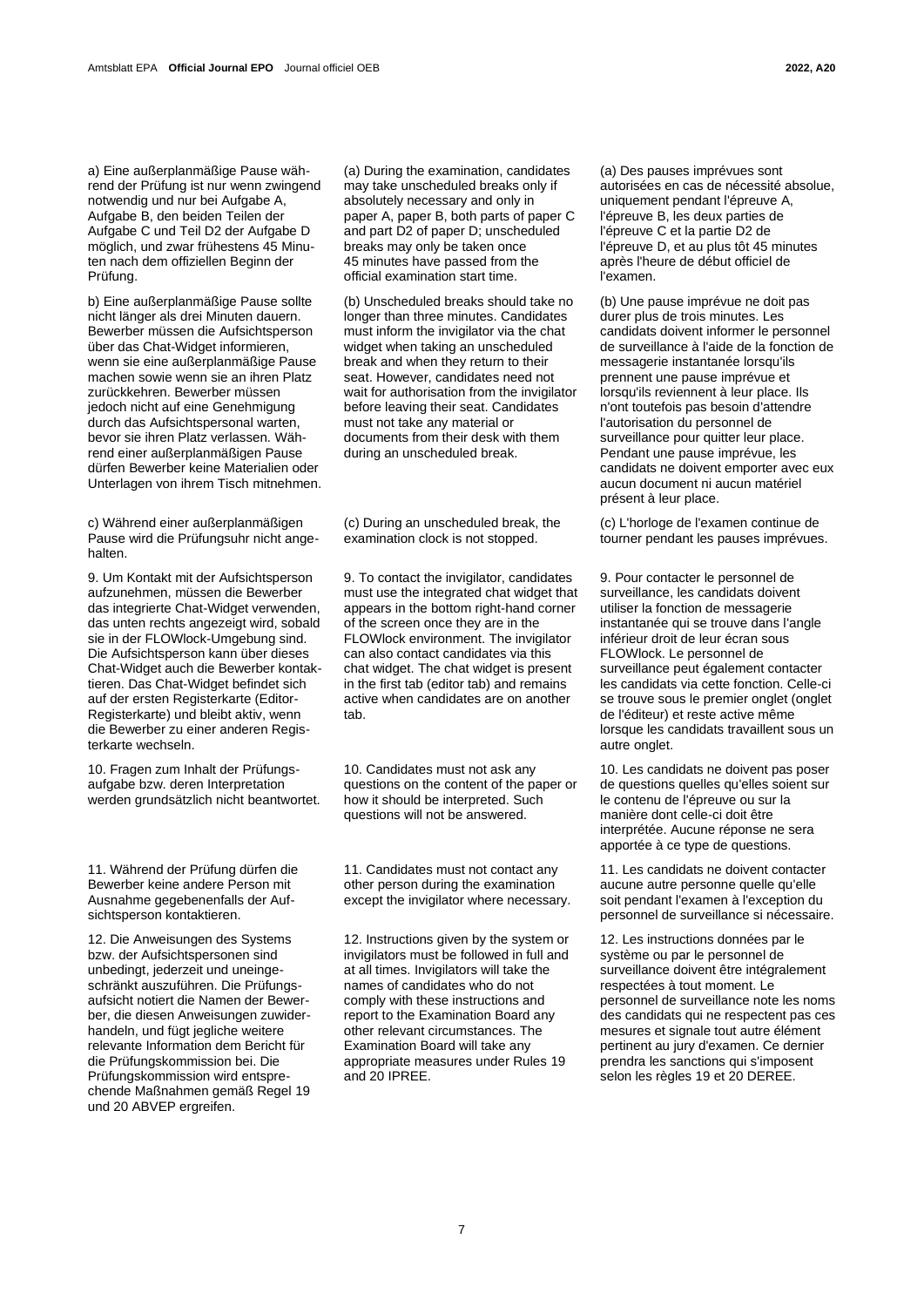13. Die Bewerber können die Prüfung vor Ablauf der Prüfungszeit beenden (siehe auch Abschnitt V Nummer 7 dieser Anweisungen), indem sie ihre Antworten einreichen (abgeben). Nach Ablauf der Prüfungszeit können die Bewerber ihre Antworten nicht mehr ergänzen oder ändern. Sie müssen ihre Antworten dann sofort einreichen und den FLOWlock-Browser schließen.

1. Was als betrügerisches Verhalten oder Fehlverhalten gilt oder gelten kann, ist der nachstehenden, nicht erschöpfenden Liste zu entnehmen:

a) Identitätswechsel – der Versuch zu betrügen, indem man vorgibt, jemand anderes zu sein, oder dafür sorgt, dass ein anderer seinen Platz in einer Prüfung einnimmt

b) Verwendung von nicht autorisiertem Material bzw. nicht erlaubten elektronischen oder sonstigen Geräten (siehe Abschnitt IV Punkt 11 dieser Anweisungen)

c) Nichtbeachtung der Anweisungen der Prüfungsaufsicht

d) Empfang, Austausch oder Weitergabe von Informationen, die prüfungsbezogen sein könnten, durch Sprechen oder Verwenden schriftlicher Papiere/Notizen/Materialien im Internet auf einem Computer oder einem anderen elektronischen Gerät

e) Kopieren von einem anderen Bewerber und Absprache oder Zusammenarbeit mit anderen Personen

f) störendes Verhalten einschließlich der Verwendung beleidigender Sprache

g) Manipulation des Prüfungssystems (g) tampering with the examination

h) Manipulation der zur Aufsicht verwendeten Geräte, z. B. Kamera und Audiogerät

2. Die Bild- und Audioaufzeichnungen sowie ggf. die Chat-Protokolle werden zur Überprüfung auf Täuschungsversuche und Verstöße gegen die Vorschriften und Anweisungen der EEP herangezogen.

13. Candidates can finish the examination before the end time (see also section V, point 7, of these instructions) by submitting (handing in) their answer. Once the examination end time is reached, candidates will no longer be able to write and/or edit their answer. They must then immediately submit their answer and close the FLOWlock browser.

1. The following is a non-exhaustive list of what will or might be considered fraudulent behaviour or misconduct:

(a) impersonation – when a candidate attempts to deceive by pretending to be someone else or has another person take the examination for them

(b) using unauthorised material or electronic or other equipment that is not permitted (see section IV, point 11, of these instructions)

(c) failing to follow invigilators' instructions

(d) receiving, swapping or passing on information that could be related to the examination, whether orally or in writing using paper/notes/online materials on a computer or other electronic equipment

(e) copying from another candidate and discussing or working together with others

(f) disruptive behaviour, including using offensive language

system

(h) tampering with the equipment used for invigilation, e.g. camera and audio device.

2. The video and audio recordings and, if necessary, the chat logs will be used to check for attempts at cheating and breaches of the EQE regulations and instructions.

13. Les candidats peuvent terminer l'épreuve en soumettant (remettant) leurs réponses avant l'heure prévue (cf. paragraphe V, point 7, des présentes instructions). Une fois la durée de l'examen écoulée, les candidats doivent arrêter d'écrire et/ou de corriger leurs réponses. Ils doivent immédiatement soumettre leurs réponses et fermer le navigateur FLOWlock.

**VI. Fehlverhalten VI. Misconduct VI. Comportement fautif**

1. Voici une liste non exhaustive des comportements qui seront ou pourraient être considérés comme des agissements frauduleux ou des comportements fautifs :

(a) usurpation d'identité – prétendre être quelqu'un d'autre ou se faire remplacer par une autre personne pendant l'examen ;

(b) l'utilisation de matériels ou de dispositifs électroniques ou autres non autorisés (cf. paragraphe IV, point 11, des présentes instructions) ;

(c) non-respect des instructions du personnel de surveillance ;

(d) réception, échange ou diffusion d'informations qui pourraient avoir trait à l'examen, oralement ou par écrit, au moyen de documents, notes ou supports en ligne se trouvant sur un ordinateur ou un autre appareil électronique :

(e) copiage sur un(e) autre candidat(e) et discussion ou concertation avec d'autres personnes ;

(f) comportement perturbateur, y compris l'utilisation d'un langage injurieux ;

(g) manipulation frauduleuse du système d'examen ;

(h) manipulation frauduleuse des équipements de surveillance, par exemple : caméra et appareil audio.

2. Les enregistrements vidéo et audio et, si nécessaire, les sessions de messagerie instantanée seront utilisés pour vérifier les tentatives de fraude et les manquements au règlement et aux instructions concernant l'EEQ.